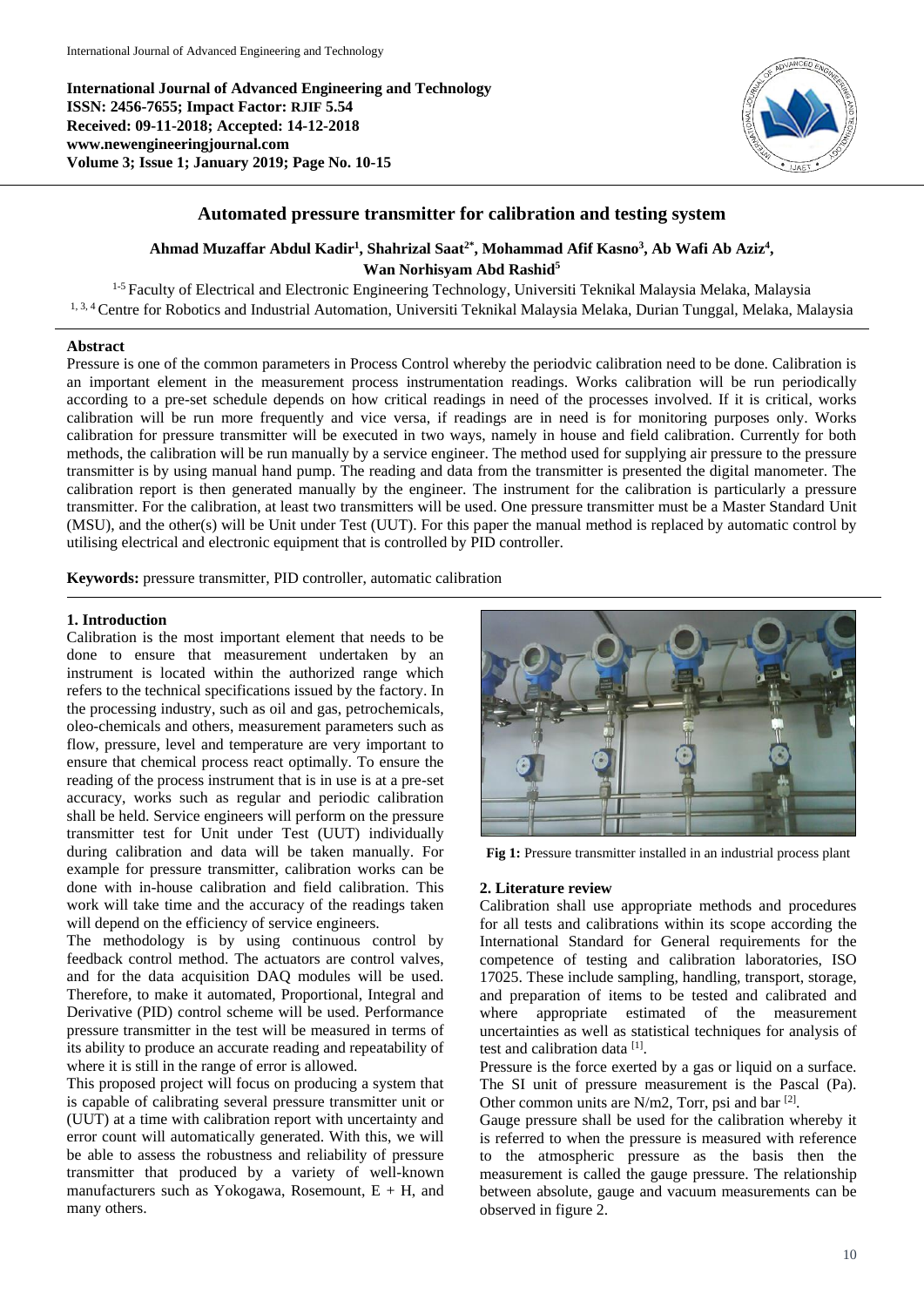



**Fig 2:** Relationship between absolute, gauge and vacuum measurements

Gauge pressure is defined when the pressure is measured with reference to the atmospheric pressure as the basis then the measurement is called the gauge pressure.

Absolute pressure is defined when we measure a pressure in a system with perfect vacuum or absolute zero as the basis then we call the value of the pressure as the absolute pressure. Vacuum gauges meanwhile are used when the pressure being measured has a value less atmospheric pressure. Vacuum pressure may be expressed as absolute pressure or vacuum units. Differential pressure on the other hand signifies the difference in pressure between two points. Determination of resolution of Unit under Test (UUT) is that the resolution of an instrument is the smallest value of the variable that can be differentiated by using this instrument. In the case of the pressure gauge that is an analog instrument the resolution will define the smallest change in pressure that will cause a readable change in the position of the needle. In the case of the digital instruments, the resolution will refer to the change in the input required to move the least significant digit in the output by one  $[3]$ .

Uncertainty Evaluation consists of uncertainty of measurements. Uncertainty of measurement is the doubt that exists about the result of any measurement. By quantifying the possible spread of measurements, we can say how confident we are about the result. The uncertainty derives from the measuring device and from the skill of the person doing the measuring <sup>[3]</sup>. The Figure 3 shows the workflow of the calibration procedure.



**Fig 3:** Calibration Procedure

Hysteresis is the property of instrument, wherein at a particular value the output of the instrument when the variable is increasing is not the same as the output of the instrument at the identical value of the input when the variable is decreasing. The results are plotted with the MSU reading in the x-axis and the UUT reading both for the increasing and decreasing directions in the y-axis. As commonly understood the electronic pressure transmitters have virtually no hysteresis error. With analog gauges there is a tendency to display hysteresis as the movement has mechanical parts [3].

PID Controller Scheme is chosen for the control method. The inputs from the pressure transmitter and output for the control valve of the system are real-valued variables. The real-valued variables go through a tuning method which is applying Ziegler-Nichols (ZN) tuning to optimise the output [4] .

Control valve is the Final Control Element (FCE) of the closed-loop control. Globe valve type is one of the most widely used control valves in process control. Advantages that are considered for globe valve are that it can withstand high differential pressures, no leakage, and disassembles easily for maintenance. Furthermore it has wide range of sizes, pressure ratings, and flow characteristics. A typical globe valve has a stem that is adjusted linearly (up and down) to change the position of the plug. As the plug changes, the area for flow between the plug and seat (opening) changes. Many different seat and plug designs are available to achieve desired relationships between the stem position and flow rate. The standard plug must oppose the pressure drop across the valve, which is acceptable for small pressure drops. For large pressure drops, a balanced globe valve is used to enable a valve with small force to open and close the plug  $[5]$ .



**Fig 4:** Globe valve crossectional view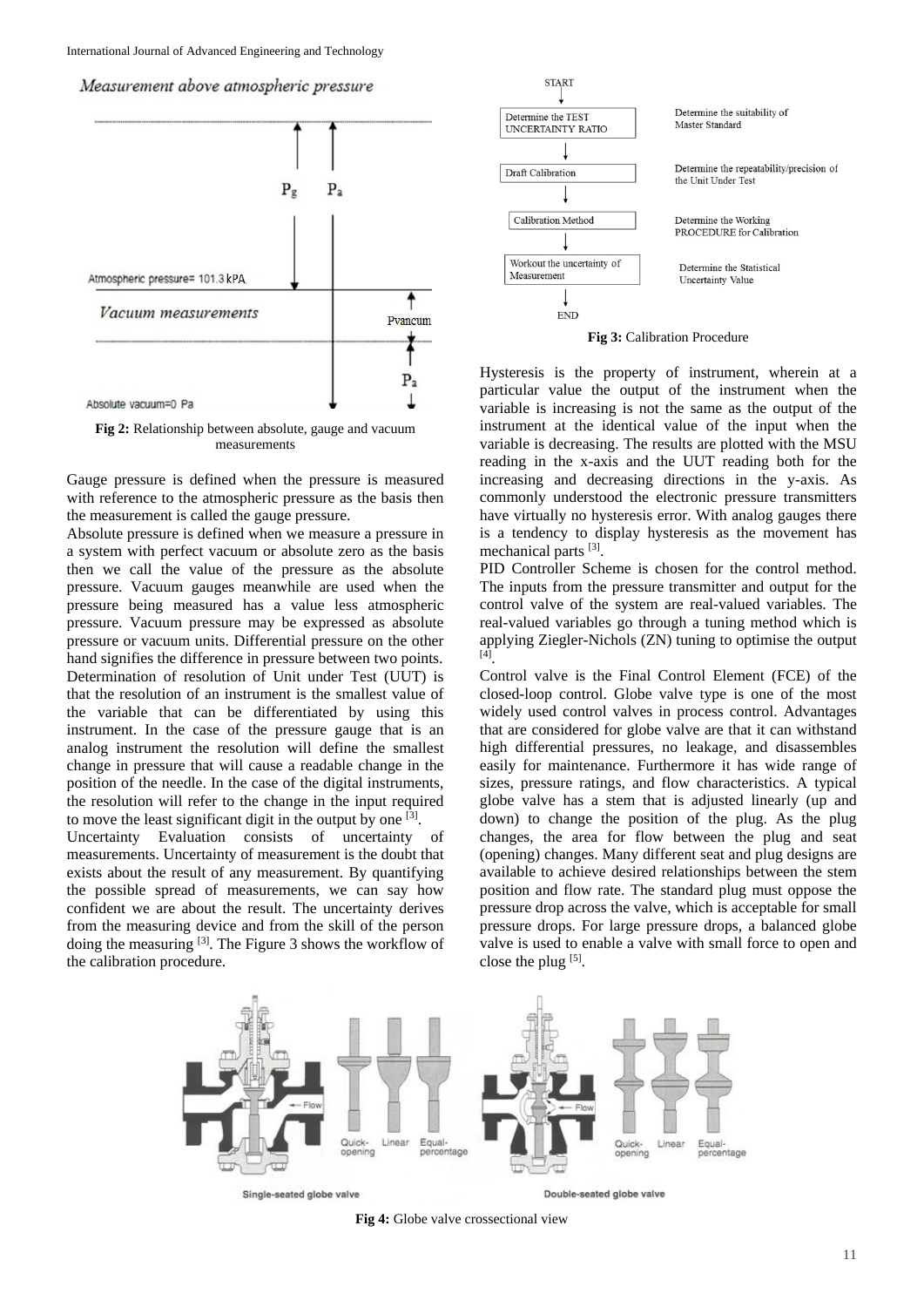Data acquisition (DAQ) modules are the hardware to be used for the integration between the software and hardware. The DAQ modules (plug-in or USB type) typically include one or more A/D converters (ADCs), D/A converters (DACs), analog and digital I/O ports, and counter/timer circuits. These components interface the computer to realworld analog, digital, and TIO signals. Analog signal conditioning peripherals amplify, linearize, isolate, and filter the signal so that the signal can be properly digitized  $[6]$ .

# **3. Comparison of manual vs automatic method The current method implemented (manual method)**

Service engineers will use the hand pump to generate pressure on the need and the reading will be referred to the Master instrument Standard Unit (MSU).

The test instrument is a Unit under Test (UUT) and reading will be compared with reference to the MSU unit.

MSU units in use must be certified through the reading of the calibration process by the ruling body of SIRIM if in Malaysia. This calibration work will be done one by one as can be referred to Figure 5. In addition, if the range of pressure that is read by the UUT high, service engineers will need more energy to pump in an effort to generate higher pressures.

For the calibration report, the accuracy of which is derived depends on the accuracy and precision of a service engineer before taking readings when doing calibration work. The earnings report will include the generator manually to uncertainty and error counts.



**Fig 5:** Manual calibration work in progress.

Manual calibration has been done in industry for pressure transmitter. Hand valve is shut-off before tubing is inserted at the Pressure transmitter. Then the procedure of manual calibration commence by manually pumping the air pressure to increase pressure to the transmitter and reducing pressure by releasing the pressure knob of the pump. The value of the reading is present by a digital manometer and then the report will be produced manually the calibration engineer.

The current method is found to be very time consuming if a handful of pressure transmitter need to be calibrated. The proposed method has the capability to do several calibration of UUT at a time. The pressure supplied will follow the set value (SV) of the 5 points calibration method automatically by using PID Control. The pressure will be regulated by using a control valve. By this automatic method, the Uncertainty Error due to repeatability of the experiment can be reduced. The automatic method has the possibility to reduce hysteresis of the calibration reading. The increase

and decrease of the pressure is controlled by using PID Control in which will reduce overshoot of pressure from the Set Value of the calibration.

# **a) Manual calibration process**

- 1. Air pressure is pumped manually by using hand pump whereby used to supply pressure to the Pressure Transmitter.
- 2. The set value for calibration is adjusted manually by releasing the pumped air to reduce the pressure.
- 3. The data is presented at a digital manometer, and the manually recorded by the calibration engineer.
- 4. The calibration report is then produced by the calibration engineer.



**Fig 6:** Current Manual Pressure Calibration System

# **b) The proposed automatic calibration process**

- 1. Hand pump will be replaced by mini compressor to generate air pressure to the system.
- 2. Manual adjustment of the pressure at the hand pump will be replaced by control valve.
- 3. The Unit Under Test (UUT) can be more than one calibrated at a time for the calibration process
- 4. The reading and data from the pressure transmitter will be presented at the PC Graphical User Interface (GUI), on the PC and the data is stored.
- 5. The calibration report is then generated

# **4. Methodology**

# **a) Calibration setup and procedure**

Study will be carry out to understand standard operating procedure (SOP) for calibration job refer to ISO17025 standard to ensure that the system will be develop comply all regulation guideline. Another part need to be consider is in order to develop an automatic pressure transmitter calibration and testing system, studying the fundamental theory of PID control scheme with the ZN tuning method for a control valve application which is pressure will be control based on desired 5 point calibration method. Technical specification for all equipment that related to the system such as mini compressor, control valve, data acquisition module (DAQ) and pressure transmitter need to be identify. Study also will be carry out to identify the suitable mechanism design for an automatic pressure transmitter calibration and testing system to replace the conventional method.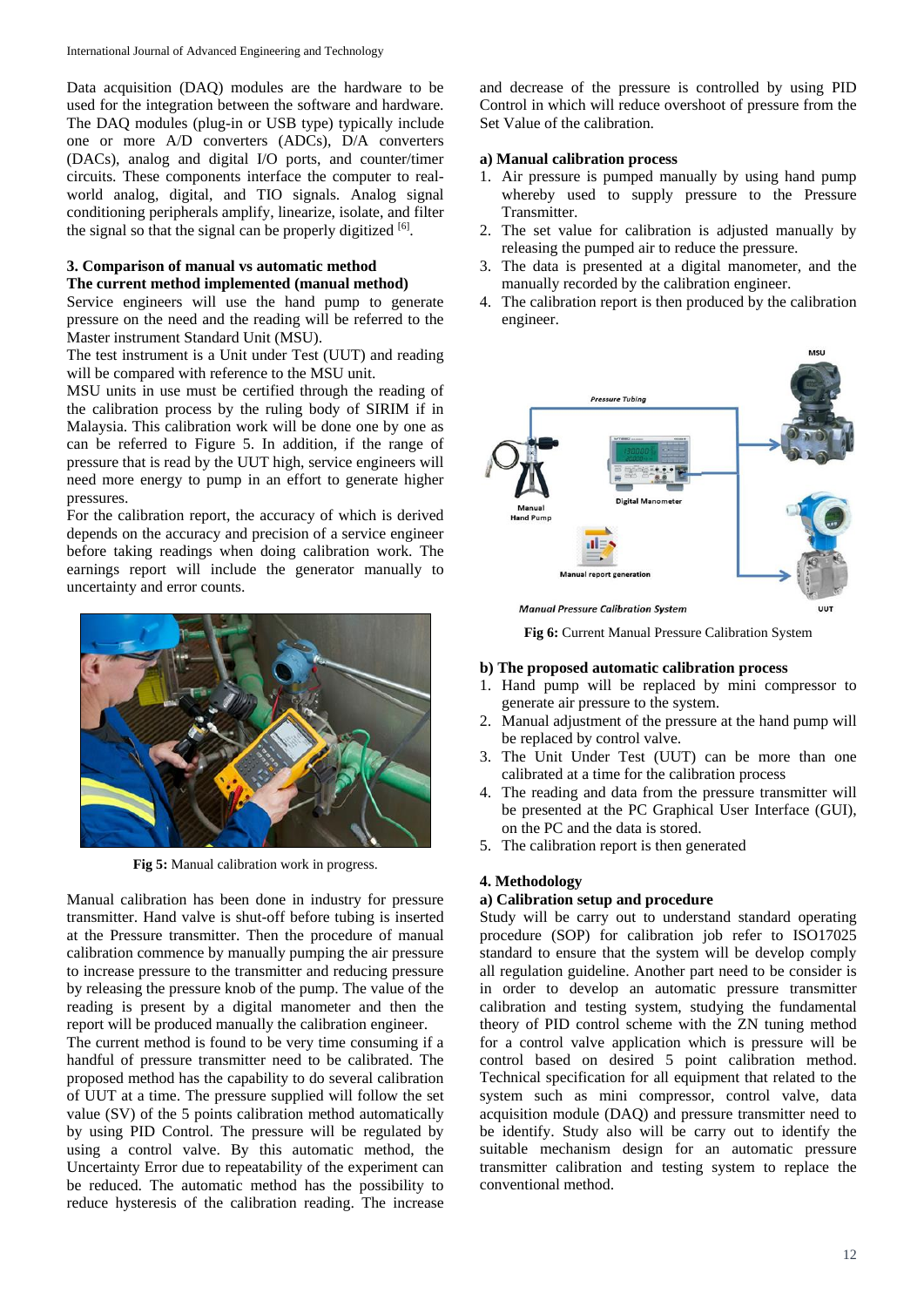International Journal of Advanced Engineering and Technology



**Fig 8:** Closed loop system of the pressure process

## **b) Hardware and system development**

An automatic pressure transmitter calibration and testing system will consists of several important part such as pressure generator, controller and reference instrument unit. Mini compressor will generate the air pressure supply needed in the system while data acquisition module (DAQ) will be act as a controller. When perform a calibration job, Master Standard Unit (MSU) pressure transmitter reading become a reference while unit that we perform a calibration we call it as a Unit Under Test (UUT). This system will be able to perform a calibration and testing job for multi-unit of UUT at one time even range of the UUT are different. All an intelligent system will be embedded into a data acquisition module (DAQ). The DAQ used is My RIO by National Instrument and the Software is Lab VIEW. DAQ will control the control valve operation to achieve the desired pressure value refer to the 5 point calibration method. At the same time, calibration and testing report will be generate automatically and all important data required in the report such as uncertainty calculation and percentage of error will be calculate. The system is a SISO system as the input is from the pressure reference set point and the output is related to the valve opening percentage to control the actual pressure.



**Fig 9:** MSU and UUT setup



**Fig 10:** DAQ module and input-output circuit

#### **c) Programming development**

Here, the software used is Lab View whereby consists of Graphical User Interface (GUI) also will be develop to monitor the calibration and testing job. An automatic calibration and testing report generation system also will be developing at this stage. Proportional, Integral and Derivative Control Scheme is used for the controller part.



**Fig 11:** Graphical User Interface (GUI) of Lab View



**Fig 12:** Lab View modular programming

## **d) Test Run**

The data obtained from the experiments are analyzed and identified. An actual result will be analyzed based on response time, steady state error, overshoot and settling time for desired pressure value refer to the 5 point calibration method. An automatic generated uncertainty and percentage of error calculation also will be analyzed compared to the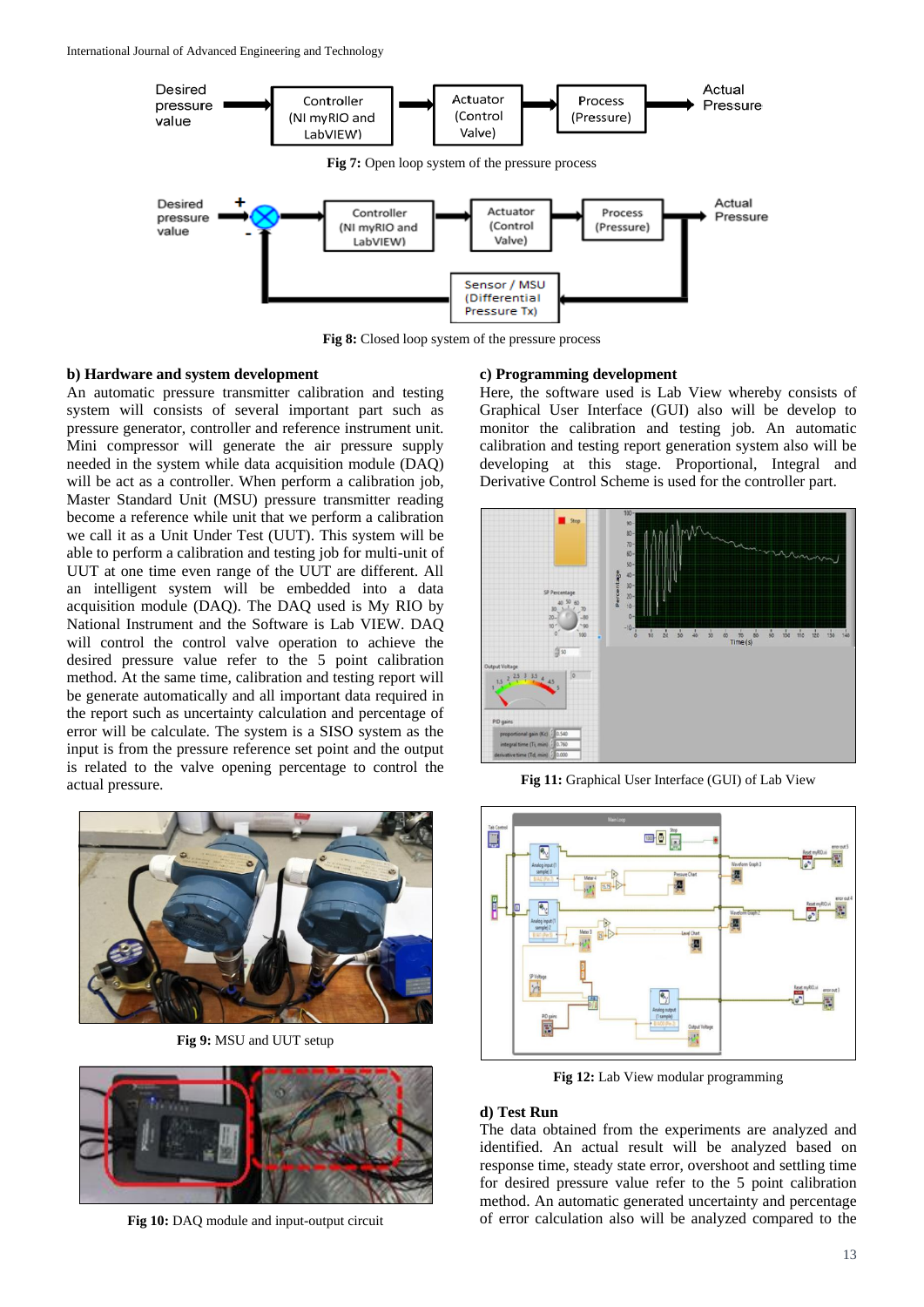manual calculation. Improvement will be done to obtain an optimize result.

## **5. Results and Discussions**

# **a) Trial and error from auto tuning**

A set of default value P=1 and I=1 of the PI Controller is used for the first responds trial. The set value is adjusted to be 50%. The result as shown in the graph in Figure 13. There is a bit lag of around 4 seconds before the sensor value show spikes up and down until the 40 seconds. After 40 seconds, the value become stable. But the hysteresis is around 20%, which is still large to be considered as successful to be settling time. Furthermore, the target of 2 minutes to reach final value cannot be achieved.



**Fig 13:** Pressure response by using default value of auto tuning

Second trial value is adjusted to  $P=0.54$  and  $I=0.76$ . The response graph becomes less aggressive than the previous result as shown in Figure 14. The graph shows that the final value can be obtained around 133 seconds. It is acceptable for the final value, but the initial response is too aggressive. This will create a long term effect that could shorten the life span of the control valves. Thus a well-known Ziegler-Nichols Open Loop Method for tuning can be utilized for this process which involves test and result table.



**Fig 14:** Pressure response by using auto tuning

### **b) Open loop test using ZN method**

An open loop test was implemented to obtain the value of Proportional and Integral value via ZN Open Loop Method. As the pressure is increased to 100% range of the chosen process, time is taken to obtain the Dead Time, T and Compensating Time, τ.

- Gain = Output/Input =  $100\%$  /  $50\%$  = 2  $T = t_1 - t_0 = 7 - 0 = 7$  sec  $\tau = t_2 - t_1 = 85 - 7 = 78$  sec
- PI value obtained from ZN table calculation K<sub>c</sub> = 0.9 τ / K<sub>p</sub>T = 0.9(39) / 2(3.5) = 5  $T_i = 3.3T = 3.3(3.5) = 11.55 / 60 = 0.190$  min

 PI value used in control  $P = 5$  and  $I = 0.190$ 

The pressure response shows lag or dead time of 7 seconds and compensating time of 78 seconds. Therefore, after using ZN table, resulting in the value of  $P=5$  and  $I=0.19$  is being obtained. This result is the basis of the reference value of Proportional and Integral value for the actual tuning response.



**Fig 15:** Acquiring dead time and compensating time values using ZN open loop test.

Referring to pressure response graph in Figure 16, the set value is set to 50% with value of used for  $P=6$  and  $I=0.2$ . The reference of the value is obtained from the ZN Tuning method. The transient response and the steady-state response is satisfactory. The transient response is dramatically improved to become much stable compared to the trial and error methods. For the steady-state value also shows huge improvement as the settling time is obtained at 50 seconds when the value can be maintained at the set value of 50%.



**Fig 16:** Pressure response after tuning is done

The overall result shows the rise time Tr of 22s, settling time, Ts of 50s, with overshoot less than 2%, and hysteresis of only 4%. Therefore, the target set earlier of the automatic tuning and adjustment to the set value of 2 minutes or less is successfully obtained.

#### **c) Five-points calibration data using ZN tuning method**

An automatic detection system for five-point pressure transmitter calibration was developed. The three repeated measurement was recorded automatically from the pressure transmitter, while the increment of desired five-point pressure value automatically calculated by the system. Five-